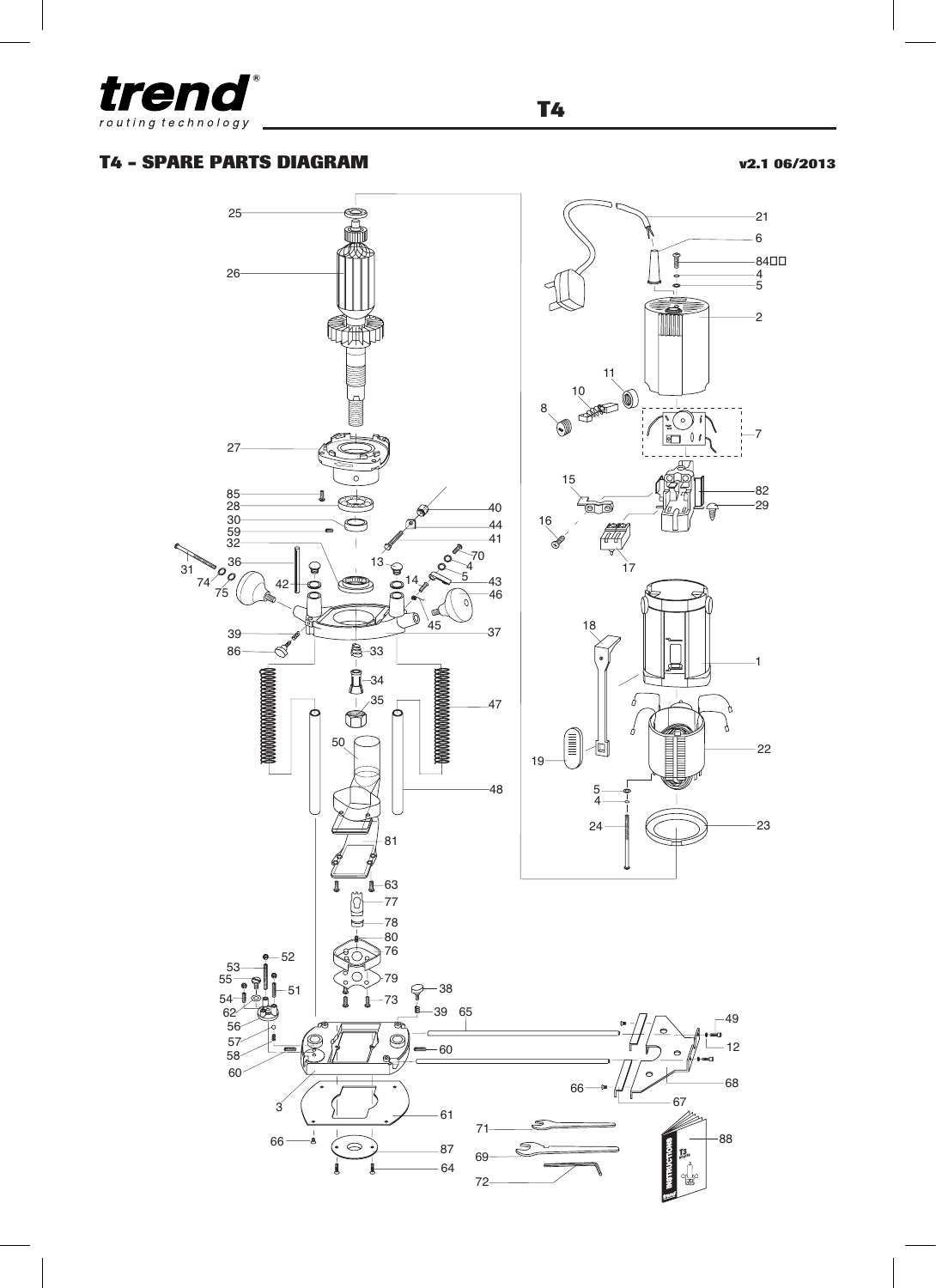

Please use only Trend original spare parts.

|                 | <b>T4 - SPARE PARTS LIST</b> |                                          |                    |
|-----------------|------------------------------|------------------------------------------|--------------------|
| No.             | Qty.                         | Desc.                                    | Ref.               |
| 1               | 1                            | <b>Stator Housing</b>                    | WP-T4/001          |
| $\overline{2}$  | 1                            | <b>Top Vent Housing</b>                  | WP-T4/002          |
| $\overline{s}$  | $\overline{1}$               | <b>Base</b>                              | <b>WP-T4/003</b>   |
| $\overline{4}$  | $\overline{1}$               | Spring Washer 4mm                        | <b>WP-T4/004</b>   |
| $\overline{5}$  | $\overline{2}$               | Washer 4mm x 7mm x 0.8mm                 | WP-T4/005          |
| $\overline{6}$  | $\overline{1}$               | Cable Guard                              | <b>WP-T4/006</b>   |
| $\overline{7}$  | $\overline{1}$               | Speed Control Circuit Board 230V T4E     | <b>WP-T4E/007</b>  |
|                 | 1                            | Speed Control Circuit Board 115V T4EL    | <b>WP-T4EL/007</b> |
| 8               | $\overline{2}$               | Carbon Brush Cover                       | WP-T4/008          |
| 9               | $\overline{a}$               |                                          |                    |
| 10              | 1                            | Carbon Brush 230V (1 pair)               | WP-T4E/010         |
|                 | 1                            | Carbon Brush 115V (1 pair)               | WP-T4EL/010        |
| 11              | $\overline{2}$               | Carbon Brush Holder                      | WP-T4/011          |
| 12              | $\overline{2}$               | Spring Washer 5mm                        | WP-WASH/29         |
| $\overline{13}$ | $\overline{2}$               | Column End Cap                           | WP-T4/013          |
| $\overline{14}$ | $\overline{1}$               | Plunge Locking Screw LH                  | <b>WP-T4/014</b>   |
| 15              | 1                            | Cable Clamp                              | WP-T4/015          |
| 16              | ī                            | Screw Self Tapping Pan 4mm x 12mm Pozi   | WP-T4/016          |
| $\overline{17}$ | ī                            | Switch 230V T4                           | <b>WP-T4E/017</b>  |
|                 | 1                            | Switch 115V T4EL                         | <b>WP-T4EL/017</b> |
| 18              | $\overline{1}$               | Push Rod                                 | WP-T4/018          |
| 19              | $\overline{1}$               | On / Off Lever                           | WP-T4/019          |
| 20              | $\overline{a}$               | $\overline{\phantom{a}}$                 |                    |
| 21              | $\mathbf{1}$                 | 2 Core Cable with Plug 230V UK T4        | WP-T4/021          |
|                 | $\mathbf{1}$                 | 2 Core Cable with Plug 230V Euro T4/EURO | WP-T4EURO/021      |
|                 | 1                            | 2 Core Cable with Plug 115V UK T4L       | WP-T4L/021         |
| 22              | $\mathbf{1}$                 | Field 240V T4E                           | <b>WP-T4E/022</b>  |
|                 | $\mathbf{1}$                 | Field 115V T4EL                          | <b>WP-T4EL/022</b> |
| 23              | 1                            | <b>Baffle</b>                            | WP-T4/023          |
| 24              | $\overline{2}$               | Machine Screw Pan M4 x 63mm Pozi         | <b>WP-T4/024</b>   |
| 25              | $\overline{1}$               | Top Bearing 7mm x 22mm x 7mm 608ZZ       | <b>WP-T4/025</b>   |
| 26              | $\overline{1}$               | Armature 230V with Fan T4                | WP-T4E/026         |
|                 | $\mathbf{1}$                 | Armature 115V with Fan T4EL              | <b>WP-T4EL/026</b> |
| $\overline{27}$ | $\overline{1}$               | <b>Lower Bearing Housing</b>             | WP-T4/027          |
| 28              | 1                            | Lower Bearing 17mm x 35mm x 10mm 6003ZZ  | WP-T4/028          |
| $\overline{29}$ | $\overline{2}$               | Screw Self Tapping Pan 4mm x 14mm Pozi   | WP-T4/029          |
| 30              | $\overline{1}$               | Collar Left Hand Threaded                | WP-T4/030          |
| $\overline{31}$ | $\overline{2}$               | Machine Screw Pan M6 x 55mm Pozi         | WP-T4/031          |
| $\overline{32}$ | $\mathbf{1}$                 | <b>Bearing Lock Plate</b>                | <b>WP-T4/032</b>   |
| $\overline{33}$ | $\overline{1}$               | <b>Collet Spring</b>                     | WP-T4/033          |
| 34              | $\overline{1}$               | Collet 6.35mm (1/4")                     | CLT/T4/635         |
|                 | $\mathbf{1}$                 | Collet 6mm                               | CLT/T4/6           |
|                 | 1                            | Collet 8mm                               | CLT/T4/8           |
| 35              | 1                            | <b>Collet Nut</b>                        | CLT/NUT/T4         |
| 36              | $\mathbf{1}$                 | Depth Stop                               | <b>WP-T4/036</b>   |
| $\overline{37}$ | ī                            | <b>Middle Frame</b>                      | <b>WP-T4/037</b>   |